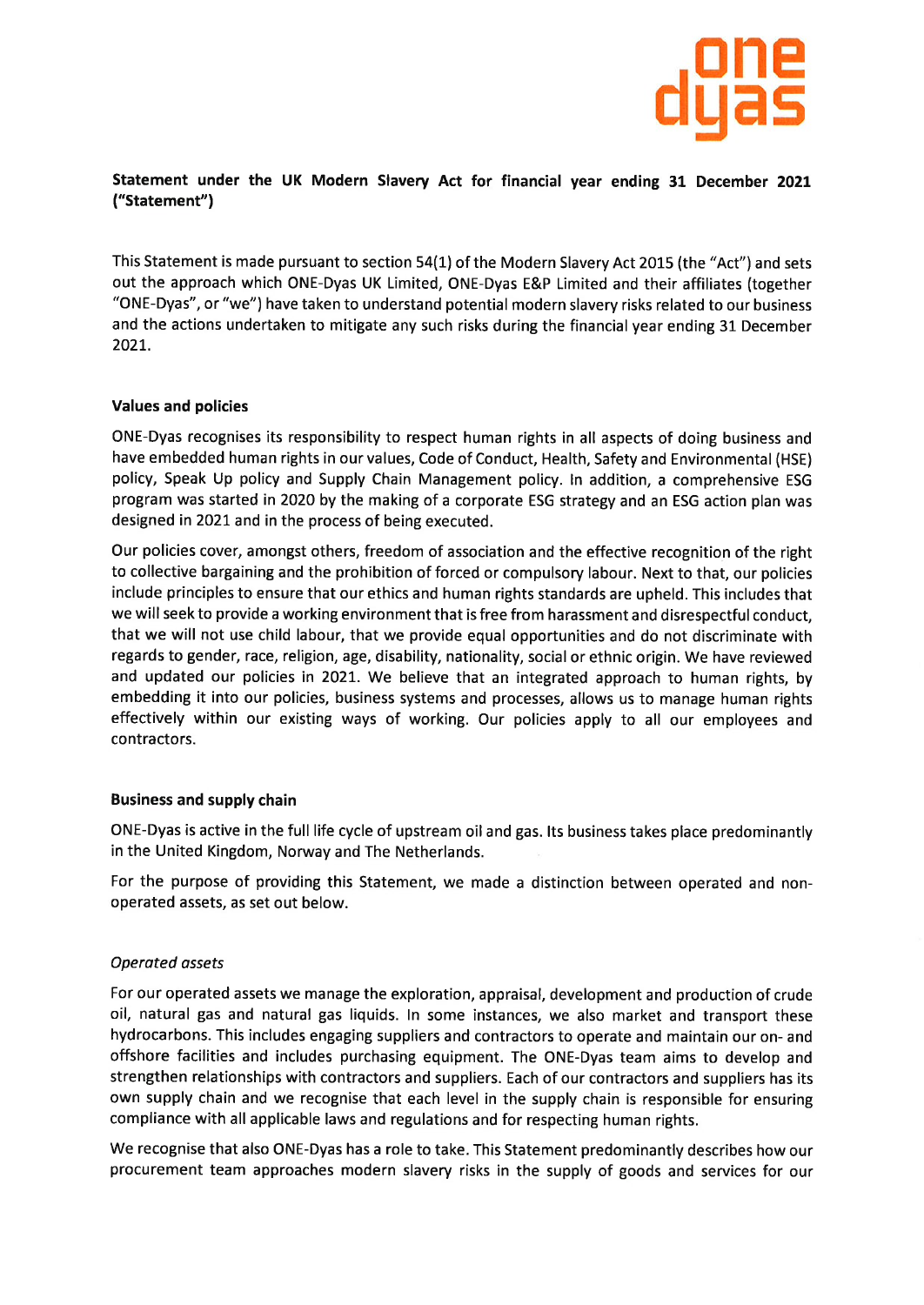operated assets as we believe this to be an area that poses higher labour rights risk, and our focus, for the purpose of this Statement, is on our direct suppliers.

## Non-operoted ossets

For our non-operated assets, the operatorship is assigned to one of the other joint venture partners. These joint ventures, and particularly the operators, must comply with legislation and are encouraged to apply materially equivalent business principles in their operations as the principles that we apply in our own organisation and for the assets operated by us. When contracting with a third party, we encourage and monitor where possible the operator of the asset to follow guidelines that are in line with our previously mentioned values and policies.

## Risk assessment

Certain areas of our supply chain may pose a higher HSE and labour rights risk due to their location and the nature of the goods and services procured. Our risk assessment is a combination of both country (predominantly UK, Norway and The Netherlands) and category risk. With respect to equipment, we carefully consider the origin of products to be bought. As part of our procurement processes and to identify and mitigate risks, we use specific tools to assess, qualify, evaluate and monitor suppliers. Depending on the potential risk levels, suppliers are required to have a higher registration status in order to become eligible to minimise risk of non-compliance.

## Due diligence

We recognize the role of due diligence in bringing our commitments to life. Contractors and suppliers are assessed prior to awarding a contract. We use external screening tools to support our due diligence processes. We may also carry out on-site audits. Next to that we also consider termination of a contract if serious or persistent shortcomings are found.

ln our contract templates for procurement, suppliers and contractors agree to comply with applicable laws and regulations and there is specific focus on providing and maintaining safe and healthy working conditions for all supplier personnel.

# Effectiveness and performance management

Through our supplier selection and qualification process, contractors and suppliers may be subject to on-site audits, which could be announced or unannounced, and which may be performed by either our own personnel or third-party auditors. These audits help us to verify if suppliers and service providers are compliant to the principles and standards required. We also perform review and feedback sessions on a project basis where we actively consider topics like HSE, quality and competence.

Allegations or concerns that are raised with us will be investigated and may result in suppliers being required to develop corrective action plans, backed up by on-site audits. We have inhouse specialists who investigate concerns or allegations about a breach of our policies or Code of Conduct. lf a violation is confirmed, we take appropriate action up to and including contract termination or dismissal. We maintain a stringent, no-retaliation policy to protect any person making a good faith allegation.